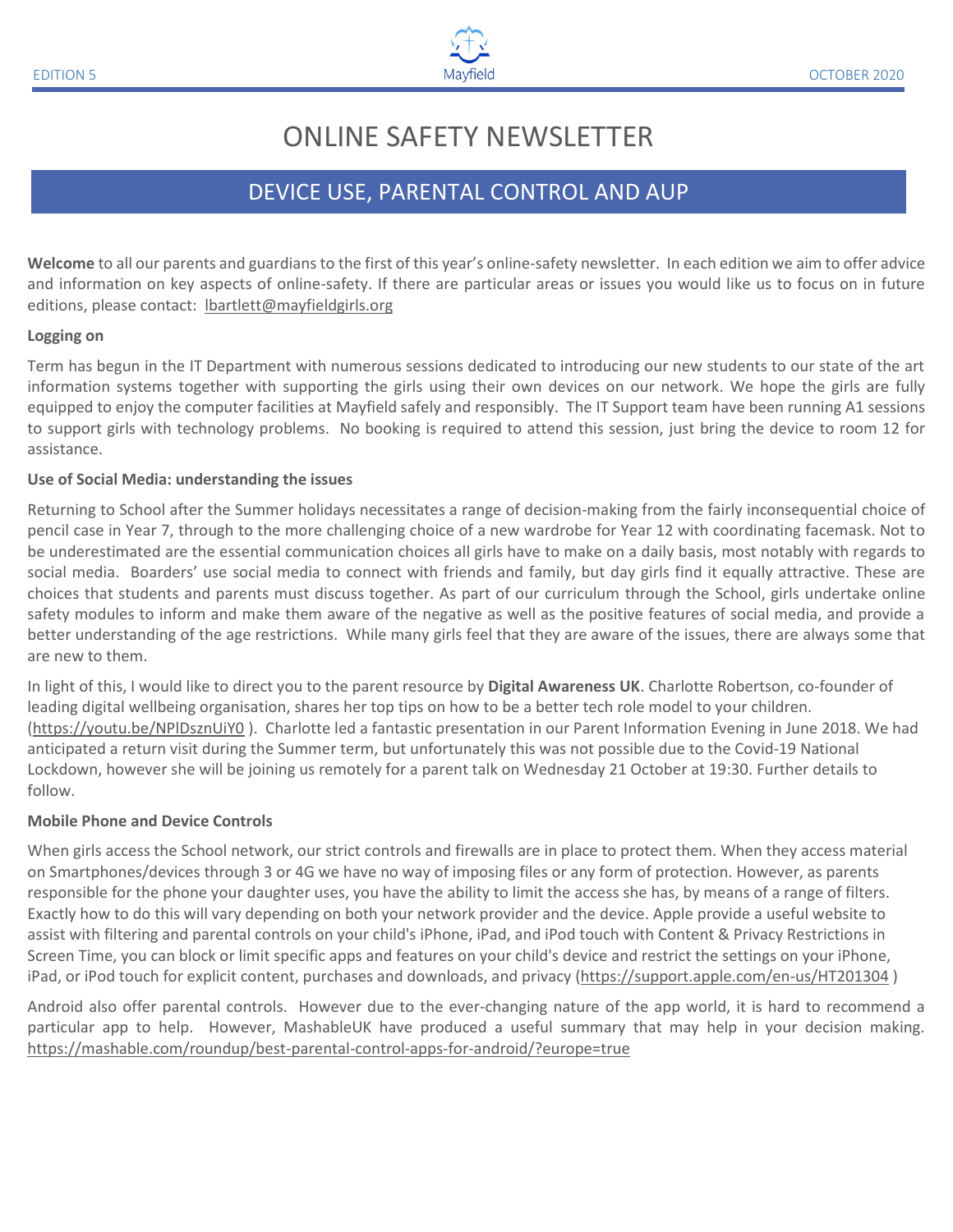#### **VPNs**

VPN stands for [Virtual Private Network](https://www.howtogeek.com/133680/htg-explains-what-is-a-vpn/). It allows users to connect to a different computer and use the other computer's internet access. [It seems like the computer being used is in a different location and it hides all browsing history through an encryption](https://computer.howstuffworks.com/vpn2.htm)  [process.](https://computer.howstuffworks.com/vpn2.htm) This is beneficial for people using public networks who want extra security, but it can also allow students to get around home and school firewalls and filters. They can then access all blocked sites at School because the computer is not using the School's network. Essentially when connected to a VPN they are essentially taking themselves out of the protected network and opens up the rest of the internet for their own use. When a VPN is identified through our network, it is blocked. Ultimately the best way to prevent usage is through education both at home and school. We would recommend that you discuss the use of VPNs with your daughter.

# **Online Safety (e-safety)**

As part of our commitment to safeguarding, it is compulsory for each student to read and sign our Acceptable Use of ICT Policy (AUP) which outlines our expectations of Mayfield girls. At the start of term, all girls must digitally sign the Policy. If you have time to go through the Policy with your daughter, this will give you a perfect chance to discuss usage of their various devices. A copy can be found on our website.

[https://resources.finalsite.net/images/v1598640722/mayfieldgirlsorg/p7ivmziwetovsjrm4u4c/AcceptableUseofICTPolicyPupil-](https://resources.finalsite.net/images/v1598640722/mayfieldgirlsorg/p7ivmziwetovsjrm4u4c/AcceptableUseofICTPolicyPupil-Sept2020.pdf)[Sept2020.pdf](https://resources.finalsite.net/images/v1598640722/mayfieldgirlsorg/p7ivmziwetovsjrm4u4c/AcceptableUseofICTPolicyPupil-Sept2020.pdf)

# **In the News…**

## **THE SOCIAL DILEMMA (CLASSIFIED 12)**

In 1 hour 30 minutes, this documentary-drama hybrid explores the dangerous human impact of social networking, with tech experts sounding the alarm on their own creations. The Social Dilemma gradually breaks down exactly how those social media apps in our phones can lead to addiction, create fake news, and affect mental health. Arguably the most important part of The Social Dilemma is at the end, where each expert reveals exactly how we can avoid getting sucked into the social networking whirlpool and take back control of the content we want to see online – when we want to see it.

You may wish to watch The Social Dilemma with your daughter, however I would suggest that you watch it first yourself to decide whether you feel your daughter is mature enough to view it. It can be particularly beneficial for girls to discuss and explain the issues and challenges they perceive, and their decision making to you. It is really good for them to marshal their thoughts, present their ideas and answer your questions. That way everyone learns!

## **How you can stop social media 'interfering' in our lives?**

- Turn off your notifications;
- Delete apps you don't use;
- Don't fall for recommendations;
- Avoid clickbait;
- Fact-check your feed;
- Don't leave technology in the bedroom leave devices downstairs.

#### **TIKTOK**

Social media site TikTok recently announced that it has introduced a new parental control feature called **Family [Safe Mode](https://newsroom.tiktok.com/en-gb/family-safety-mode-and-screentime-management-in-feed)**. It is designed to help parents keep their children safe by managing their screen time, limiting who they receive direct messages from and restricting access to inappropriate content.<https://www.vodafone.co.uk/mobile/digital-parenting/tiktok-controls>